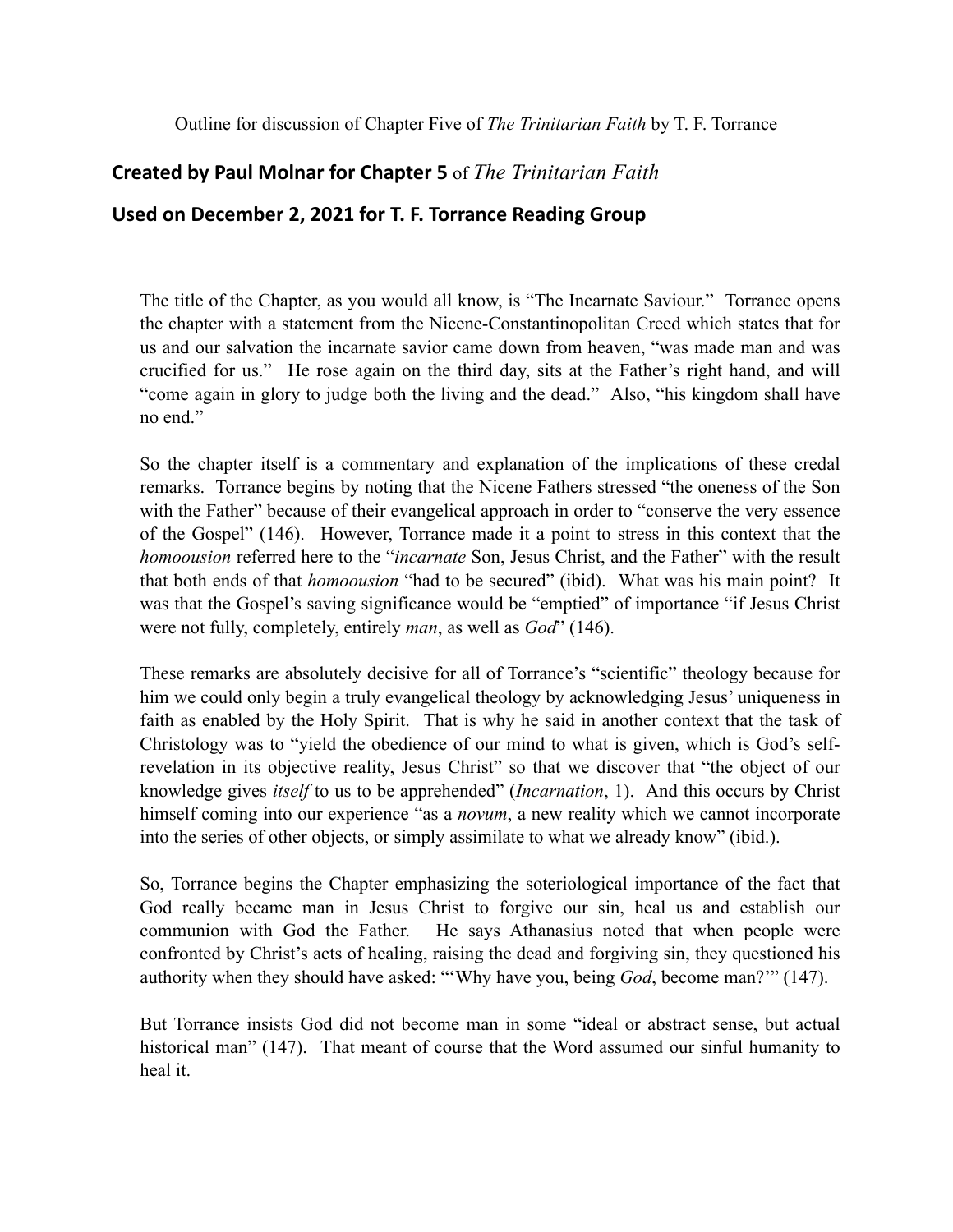That is why Torrance then insisted that God "comes *as man* and acts *as man*" since he rejected any notion of that Christ's humanity "was merely instrumental in the hands of God" (150). This also meant that all of Christ's human actions must be understood "in a thoroughly personal and *vicarious* way" (151).

With these important ideas in place, Torrance proceeds to firmly reject any docetic view of Jesus' humanity by rejecting the idea that the eternal Son was changed into flesh and the idea that the heavenly mind of Christ takes the place of the inward man, as Apollinaris thought  $(151)$ .

Torrance then spends time explaining the proper meaning of *kenosis* which he insisted could not be understood in some metaphysical way "as involving a contraction, diminution or selflimitation of God's infinite being" (153). So, while the Arians searched the scriptures for texts emphasizing Christ's weakness and mortality, Athanasius did not reject those scriptural statements but "seized upon them" to show that "the eternal Son came among us, became one of us and one with us, precisely in order to be *our* Saviour" (154).

From here Torrance devotes the rest of the Chapter (154-90) to explaining the proper view of Atonement.

Many key ideas emerge and are clarified and discussed.

He explains why it is important to stress that the incarnation must be regarded as something new, even for God (155). He clearly embraces the one Person, two natures Christology of Chalcedon which is contested today by some who think Chalcedon needs to be repaired!

Importantly, however, Torrance flatly rejects the idea that our redemption through the incarnation could simply mean that "He became man that we might be made divine" because he says such a statement seriously misrepresents the actual meaning of the incarnation as a personal act of the incarnate Logos on our behalf from "within the ontological depths of our human existence" (156). It is not therefore merely through the physical union of the Logos with our decaying humanity that salvation is brought about, but through the personal actions of Jesus himself as the incarnate Word who *personally* brought about our salvation from within our estranged humanity through his own life of obedience as our representative and savior.

From here Torrance stresses that Christ took on our lost condition to substitute himself for us. By making death as we experience this as something that is affected by sin and judgment his own, he took upon himself the penalty due to all people in death and destroyed its power for all (157).

Torrance thus explains that the oneness in being between the incarnate Word and the Father was captured with the development of the Nicene *homoousion* in "face of Hellenising and Judaising distortions of the Gospel" (157). This led to a better view of Christ's vicarious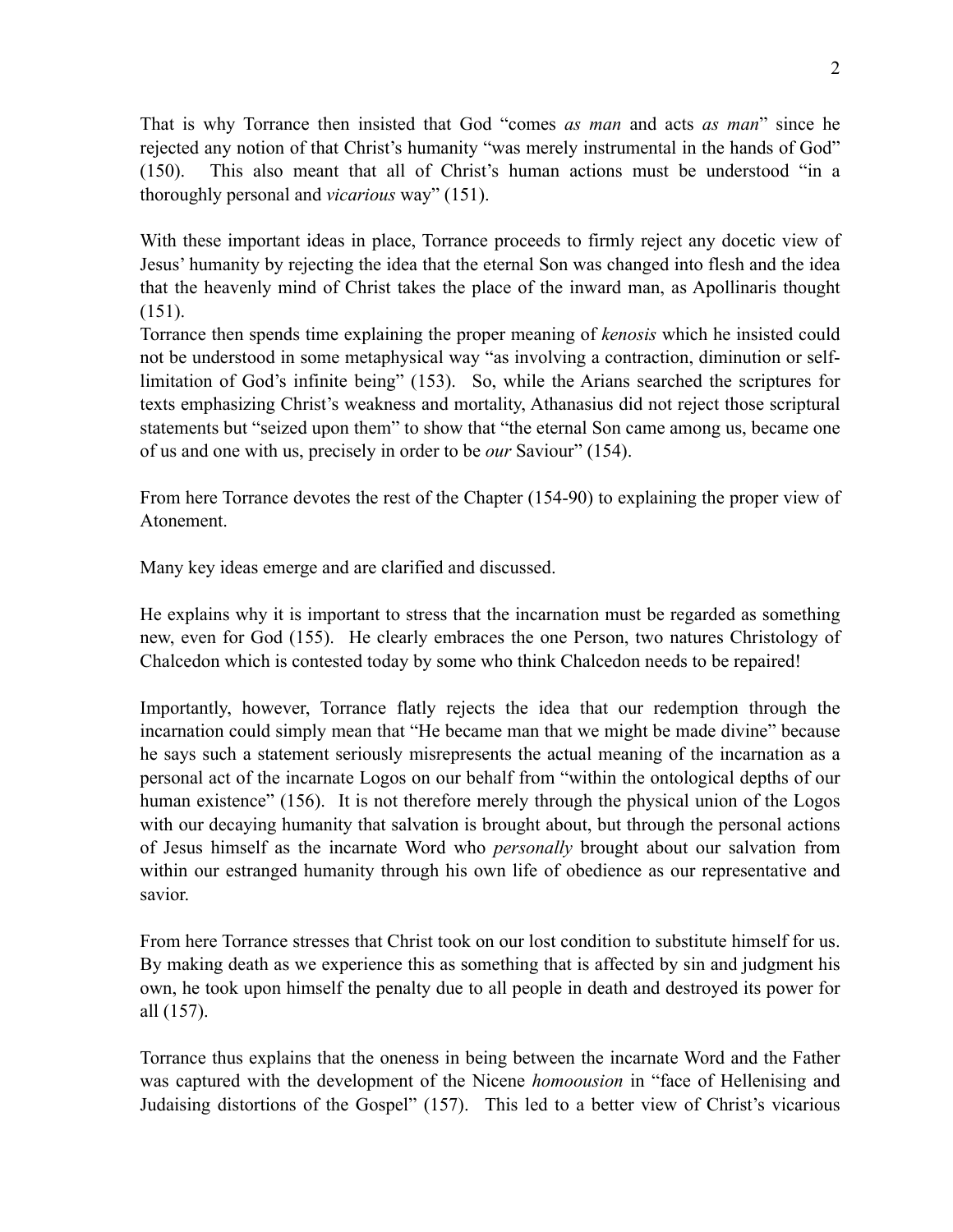obedience and the "inner relation between his Person and work" over against Arian and Apollinarian views.

From an Arian standpoint, salvation would only be understood as some "superficial sociomoral or juridical transaction . . . which does not penetrate into the ontological depths of human being or bear savingly upon the distorted and corrupt condition of man's actual human existence"(158).

This is an enormously important point because it means that atoning reconciliation took place within the personal being of Christ himself for everyone—it was not an act of God "done *ab extra* upon man, but an act of God become man, done *ab intra* . . . it is an act of God as man, translated into human actuality and made to issue out of the depths of man's being and life toward God" (158-9).

This leads Torrance to stress what he calls a "soteriological suspension of ethics" to avoid a legalistic view of atonement (160).

He appealed to Gregory Nazianzen to explain why Apollinarianism was such a threat to the Gospel (164).

Important also is his stress upon the fact that it is our minds that really need healing before we can understand the Gospel correctly (165-6). It is only as our minds are healed through union with Christ that we recover "the true knowledge of God in Christ" and the image of God is restored in him. Redemption and knowledge through Christ therefore were crucial for a proper view of regeneration. Torrance explains this in more detail toward the end of his important book on Atonement.

Christ shared all our experiences so that it was in his cry of dereliction that "Christ was in his own Person representing us, for we were forsaken and despised before, but now by the sufferings of him who could not suffer, we were taken up and saved" (167). For a great indepth explanation of this matter, see Torrance's *Theology in Reconstruction*, Chapter 7, "Questioning in Christ."

Torrance presents Christ's own interpretation of his passion (168-9) explaining that "God is always the subject and never the object of the reconciling and atoning act" (170).

He also explains why he rejected any secular notion of "ransom" with regard to atonement as morally repugnant (173, 175, 178), stressing that Christ actively was the "Servant-Son and High Priest" who offered himself "in propitiatory sacrifice to God in our stead and on our behalf" (176). He himself therefore is our redemption (177).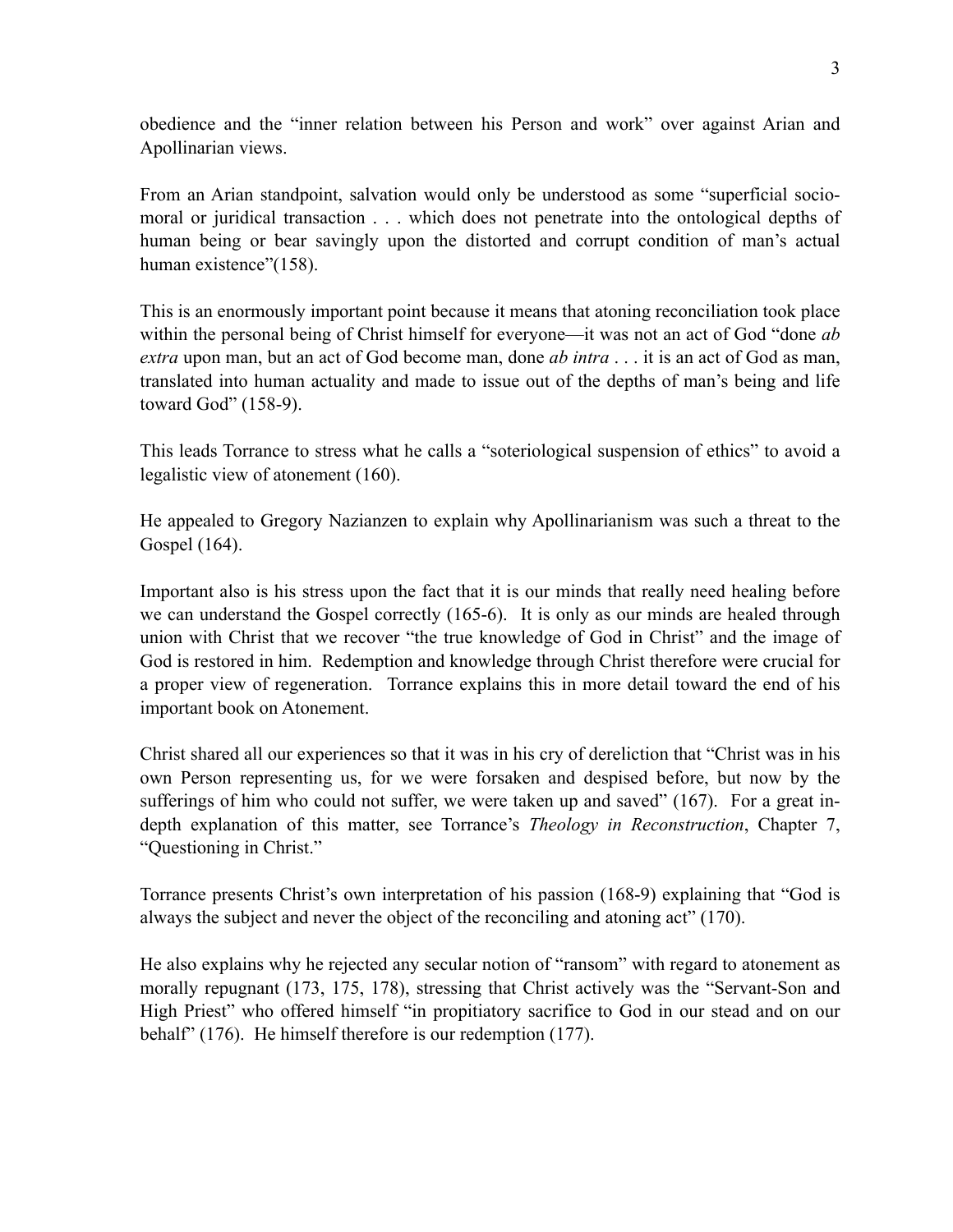Torrance further stresses that for the Nicene theologians Christ's death and resurrection were never treated in isolation from each other (180) so that we are in a real sense consecrated and exalted to fellowship with God the Father through union with him (181).

Torrance makes a point of rejecting Origen's universalism, which in another context he called a menace to the Gospel! (182). For more on this, see my article on T. F. Torrance and the problem of universalism in the *Scottish Journal of Theology*. He also makes a point of stressing that the incarnate Son did not just suffer as man but as God—any other view of this matter would display some sort of Nestorian view of his person and work.

So, for Torrance, we must think of the whole human race and indeed all of creation "as in a profound sense already redeemed, resurrected, and consecrated for the glory and worship of God" (183). In Christ's own life, death and resurrection we have a "saving fact which has been perfected once and for all, and now endures for all eternity within the one divine-human being of the Mediator" (183).

This is extremely important because it allows Torrance to explain coherently the implications of salvation that has taken place for us in the person of the Mediator: since the Son did not cease being God in the incarnation "he did not leave the throne of the universe" while incarnate for our benefit (184). For that reason, he himself did not sin but "brought his holiness to bear upon [our sinful humanity] so that it might be sanctified in him" (184). It is in this context that Torrance explains the proper view of Christ's passibility and impassibility. He does this magnificently and avoids the extremes of those who completely deny Christ's impassibility or refuse to ascribe passiblity to him in his deity (184-5). Torrance insists that these categories must be understood soteriologically and not logically!

Torrance then considers what it means for Jesus to experience our ignorance in order to redeem us in that regard as well (186-7). He says, "It was an economic and vicarious ignorance on our Lord's part by way of deliberate restraint on his divine knowledge throughout a life of continuous *kenosis* in which he refused to transgress the limits of the creaturely and earthly conditions of human nature" (187). Indeed, he says, "Jesus Christ came among us sharing to the full the poverty of our ignorance, without ceasing to embody in himself all the riches of the wisdom of God, in order that we might be redeemed from our ignorance through sharing in his wisdom. Redemption was not accomplished just by a downright *fiat* of God, nor by a mere divine 'nod'" (187).

Toward the end of this Chapter Torrance returns to the statement of Athanasius cited earlier: "He was made man that we might be made divine" and explains that this must be understood soteriologically so that we must realize that there is no change either in divine or human being since "as he is not less divine in becoming man, so we are not less human in being brought under the immediate presence and power of his divine being. What makes us 'divine' is the fact that the Word of God has come to us and acts directly upon us" (189). Elsewhere Torrance says this phrase must be understood relationally.